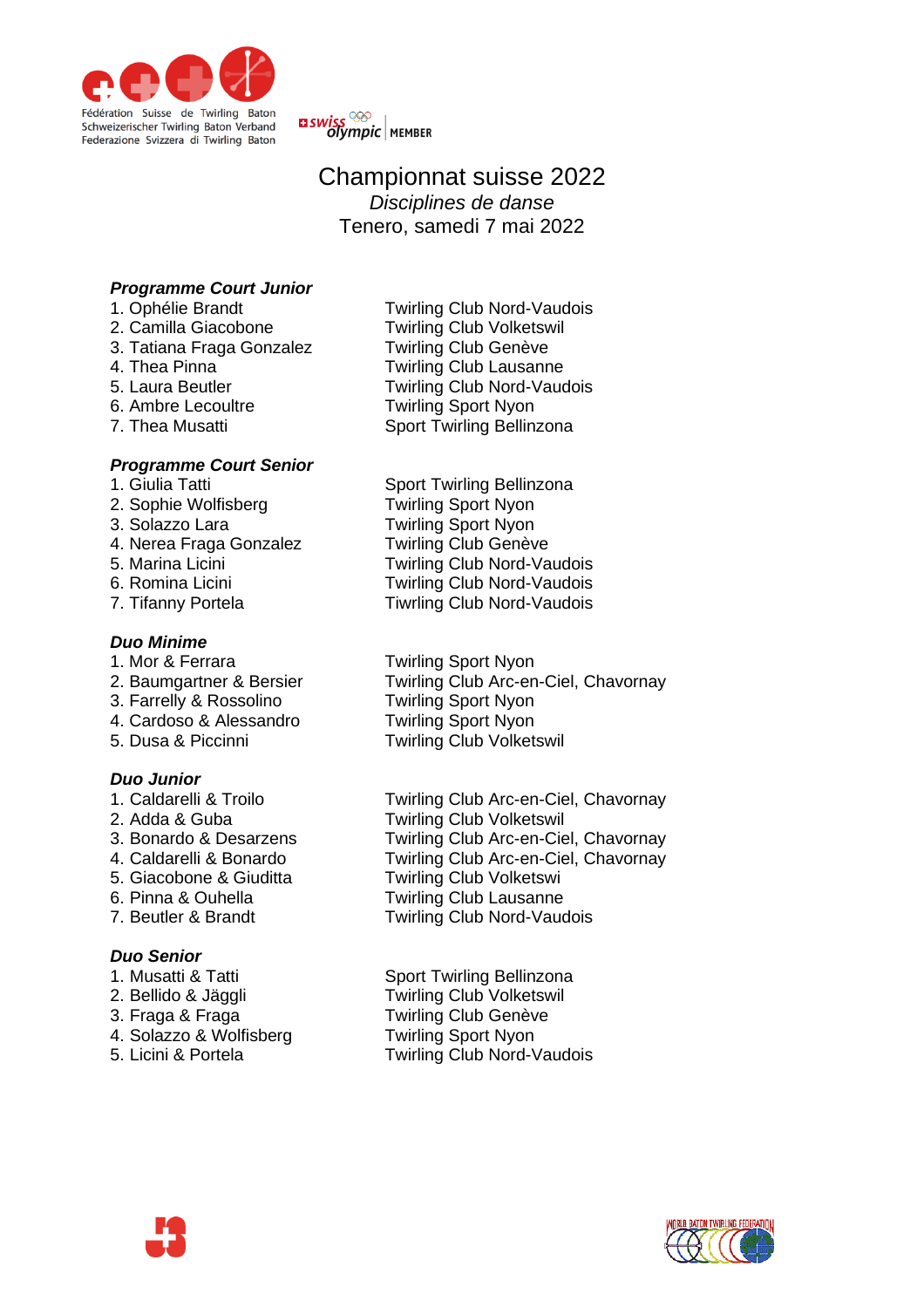

# **¤** swiss <sup>ooo</sup><br>Olympic | MEMBER

## *Solo Danse Twirl Minime*

- 5. Layanne Chihi Twirling Club Genève 7. Sylvia Chor Sin Twirling Club Fribourg 9. Alessia Ferrara Twirling Sport Nyon 11. Marta Terzaghi Twirling Sport Nyon 12. Leonor Cardoso Twirling Sport Nyon 13. Sophie Sengün Rojas Twirling Club Genève 17. Cindy Beutler **Twirling Club Nord-Vaudois**
- *Solo Danse Twirl Senior*
- 3. Saskia Lytras Twirling Sport Nyon 6. Melissa Oliveira Twirling Sport Nyon
- 
- 
- 
- 1. Casymira Ehrbar Twirling Club Volketswil 2. Anka Kohl Twirling Club Volketswil 3. Liara Joos Twirling Club Volketswil 4. Sophie Piccinni Twirling Club Volketswil 6. Léonie Zosso Twirling Club Arc-en-Ciel, Chavornay 8. Nicole Dusa Twirling Club Volketswil 10. Mélina Chollet Twirling Club Arc-en-Ciel, Chavornay 14. Léa Schwab Twirling Club Nord-Vaudois 15. Fabiana Moreira Twirling Club Arc-en-Ciel, Chavornay 16. Valéria Spataru Twirling Club Lausanne
	-
- 1. Aziliz Willer **Turnet State Twirling Club Arc-en-Ciel, Chavornay**<br>1. Adriana Martinho **Turnet Twirling Club Volketswil Twirling Club Volketswil** 4. Luana Chiara Jäggli **Twirling Club Volketswil**<br>5. Lucie Porchet **Twirling Club Arc-en-Cie** Twirling Club Arc-en-Ciel, Chavornay 7. Aurélie Goldenschue Twirling Club Arc-en-Ciel, Chavornay 8. Aurélie Aubry Twirling Club Nord-Vaudois 9. Marina Licini Twirling Club Nord-Vaudois



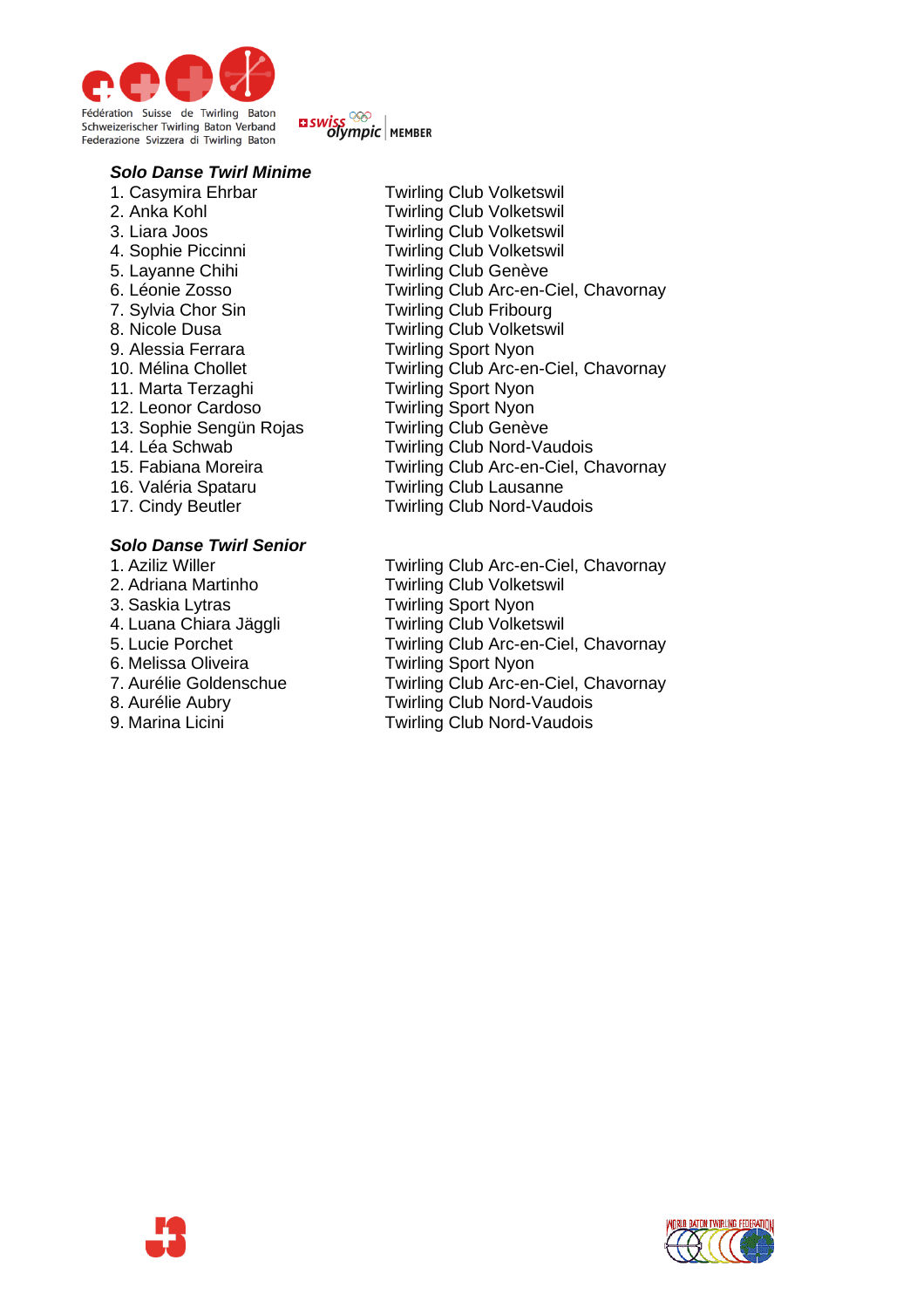



# Championnat suisse 2022 *Disciplines de danse* Tenero, dimanche 8 mai 2022

# *Solo Danse Twirl Junior 1 Filles*

| 1. Lina Ben Brahim      | Twirling Club Genève                 |
|-------------------------|--------------------------------------|
| 2. Leonita Aziri        | <b>Twirling Club Genève</b>          |
| 3. Melissa Martins      | <b>Twirling Club Fribourg</b>        |
| 4. Euphelya Ehrbar      | <b>Twirling Club Volketswil</b>      |
| 5. Angelina Dietrich    | <b>Twirling Club Fribourg</b>        |
| 6. Malia Desarzens      | Twirling Club Arc-en-Ciel, Chavornay |
| 7. Ana Kolly            | <b>Twirling Club Fribourg</b>        |
| 8. Stella Isengger      | <b>Twirling Club Volketswil</b>      |
| 9. Carlotta Bocca       | <b>Twirling Sport Nyon</b>           |
| 10. Eileen La Framboise | <b>Twirling Club Lausanne</b>        |
| 11. Emma Veljkovic      | <b>Twirling Club Nord-Vaudois</b>    |
| 12. Emma Terzaghi       | <b>Twirling Sport Nyon</b>           |
| 13. Lou Rose Savary     | <b>Twirling Club Lausanne</b>        |
| 14. Audrey Beutler      | <b>Twirling Club Nord-Vaudois</b>    |
| 15. Alizée Bonardo      | Twirling Club Arc-en-Ciel, Chavornay |
| 16. Giulia Giuditta     | <b>Twirling Club Volketswil</b>      |
| 17. Myrine Gintzburger  | <b>Twirling Club Lausanne</b>        |
| 18. Christina Lebret    | <b>Twirling Club Lausanne</b>        |
| 19. Thalia De Oliveira  | <b>Twirling Club Lausanne</b>        |
|                         |                                      |

# *Solo Danse Twirl Junior 1 Garçon*

**Twirling Sport Nyon** 

# *Solo Danse Twirl Junior 2*

| 1. Julie Goldenschue  | Twirling Club Arc-en-Ciel, Chavornay |
|-----------------------|--------------------------------------|
| 2. Lucie Azami        | <b>Twirling Sport Nyon</b>           |
| 3. Mélia Ramadani     | Twirling Club Arc-en-Ciel, Chavornay |
| 4. Jessica Gander     | <b>Twirling Club Nord-Vaudois</b>    |
| 5. Iris Troilo        | Twirling Club Arc-en-Ciel, Chavornay |
| 6. Luciana Cardoso    | <b>Twirling Sport Nyon</b>           |
| 7. Alisha Bellido     | <b>Twirling Club Volketswil</b>      |
| 8. Lana Bonardo       | Twirling Club Arc-en-Ciel, Chavornay |
| 9. Luna Cerato Garcia | <b>Twirling Club Genève</b>          |
|                       |                                      |

# *Démonstration Freestyle Mini-Twirl*

1. Leyna Ramrez Espinal

# *Démonstration Team Mini-Twirl*

1. Sport Twirling Bellinzona